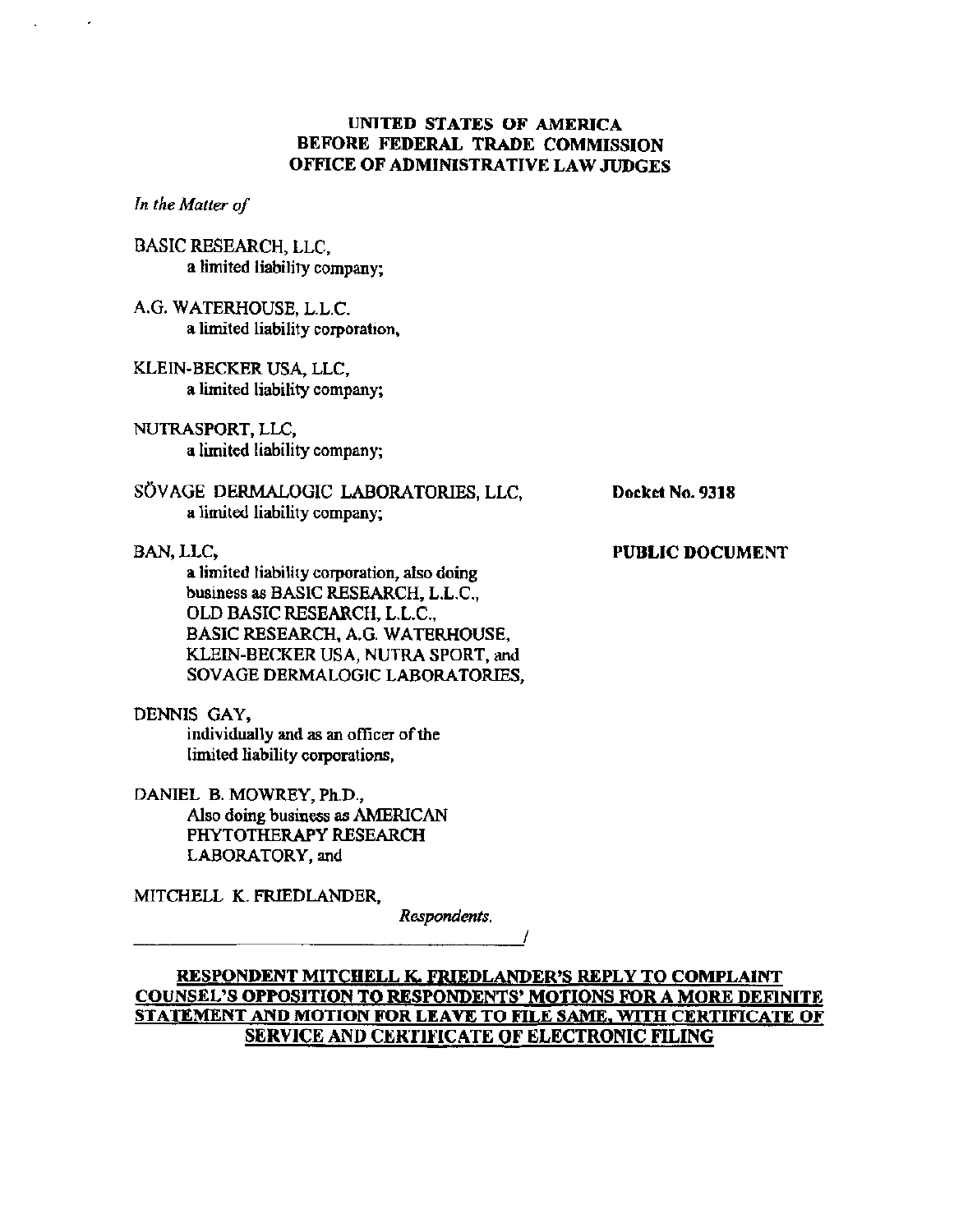Docket No. 9318

Respndent Mitchell K. Friedlander ("Respondent Friedlander ), herby files ths Reply to Complaint Counsel's Opposition to Respondents' Motions for a More Definite Statement ("Opposition"), and in support state as follows.

#### Ι. INTRODUCTION

In its Opposition, Complaint Counsel essentially argues that lhe complaint fied against Respondent Friedlander is clear and concise enough under 16 C.F.R. §3.11 for Respondent Friedlander to ascertain the practices alleged to violate the Federal Trade Commission Act. Complaint Counsel, however, employs ever-shifting legal terms of art, and vague, subjective wording that frustrates Respondent Friedlander's ability to understand how the advertisements are being interpreted by the Commission, and leaves the ultimate decision of defining the nature of the charges against Respondent Friedander to the Admnistrative Law Judge, not Complaint Counsel. Such a practice necessarily means the complaint is defective and fails to satisfy Complaint Counsel's statutory burden.

#### П. RELEVANT FACTS

On June 28, 2004, Respondent Friedlander filed his Motion to Dismiss Complaint for Lack of Definiteness ("Motion to Dismiss") because Complaint Counsel's complaint failed to define key elements of its operative allegations and was therefore fatally defective. These key elements included the terms "Rapid," "Substantial," "Visibly Obvious," "Causes" and Reasonable Basis." As a result of the indefiniteness of these tenus, Respondent Friedlander asserted tbat he was unble to apreciate with "reasonable definiteness of the type of acts or practices alleged to be in violation of the law" under  $16$  C.F.R. 3.11(c).

On July 8, 2004, Complaint Counsel filed their Opposition to Respondent Friedlander's Motion to Dismiss. Although the document was captioned "Complait Counsel's Opposition to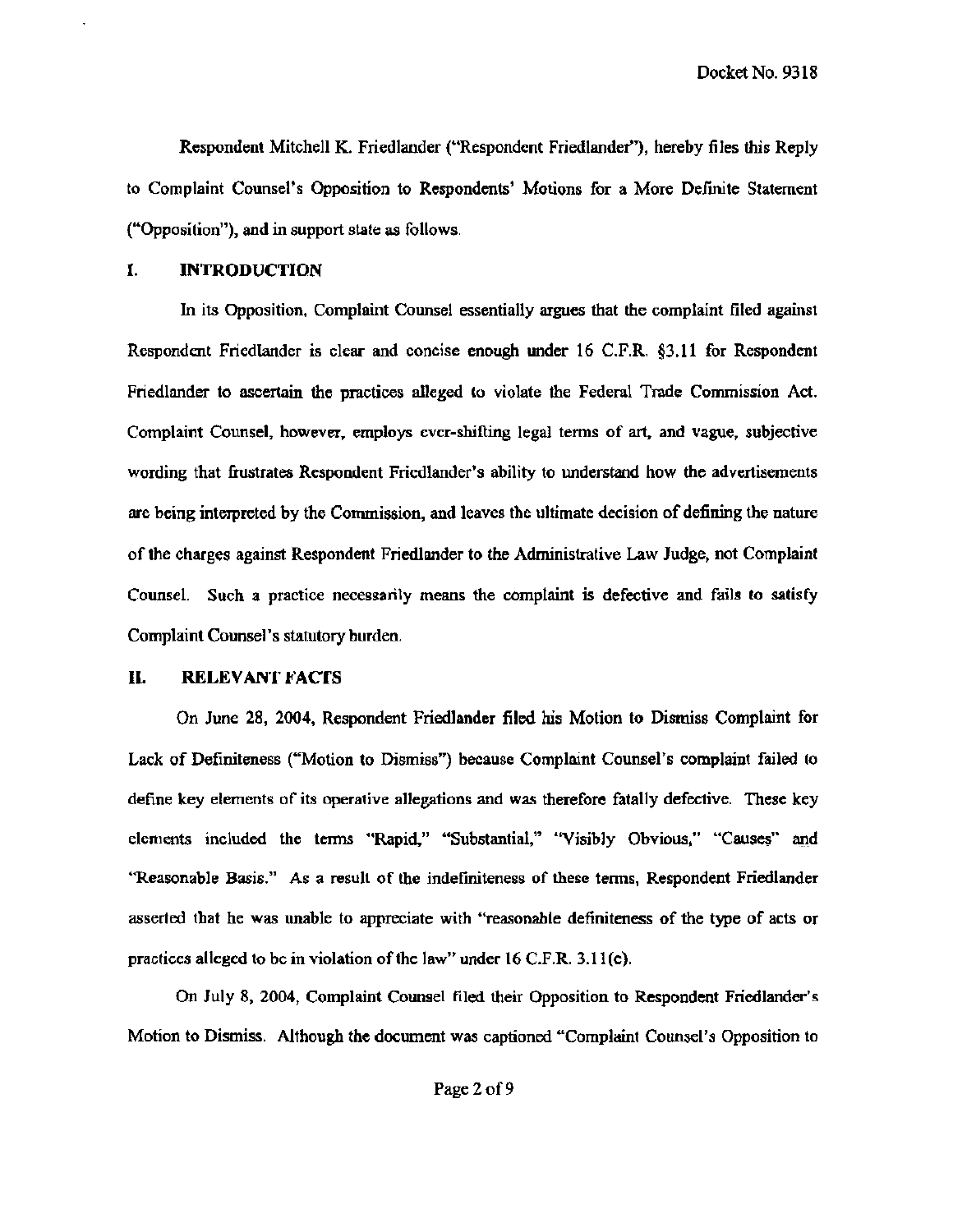Respondents' Motions for a More Definite Statement," Complaint Counsel noted that it was directing its opposition "to both Respondents' Motion for a More Definite Statement and pro se Respondent Mr. Friedlander's Motion to Dismiss Complaint for Lack of Definiteness." See, Oposition, fn. 1.

The Opposition advanced several arguments to support the propriety of the complaint, including the contention that it is in compliance with  $16$  C.F.R. 3.11, and that the vagueness of the legal terms can be remedied by research or discovery. However, neither argument cures the flaws highlighted in Respondent Friedlander's Motion to Dimiss.

### II. ARGUMENT

Respondent Friedlander stands accused of certain deceptive practices as set forth in the complaint. Complaint Counsel has taken the position that Respondent Friedlander's Motion to Dismiss should be denied because the terminology and standards set forth in the complaint are so well understood as to not require further definition. For example, the Opposition suggests that Respondents should be aware of the definitions of the terms "substantial," "rapid," "visibly obvious" and "causes" because the accused adversements employ similar language. Morever, Complaint Counsel argues that discovery will cure any ambiguity in the complaint. With respect to the term "reasonable basis," Complaint Counsel has asserted that the Administrative Law Judge will inevitably decide what is meant by these words. Complaint Counsel, however, is attempting to side-step both the duty to properly articulate the interpretation of the advertisements, and the standards against which the Respondent Friedlander's conduct can be measured.

To frame a defense in this case, Respondent Friedlander must first understand, with clarty, what the Commission believes the advertising at jssue mems. and second, what lega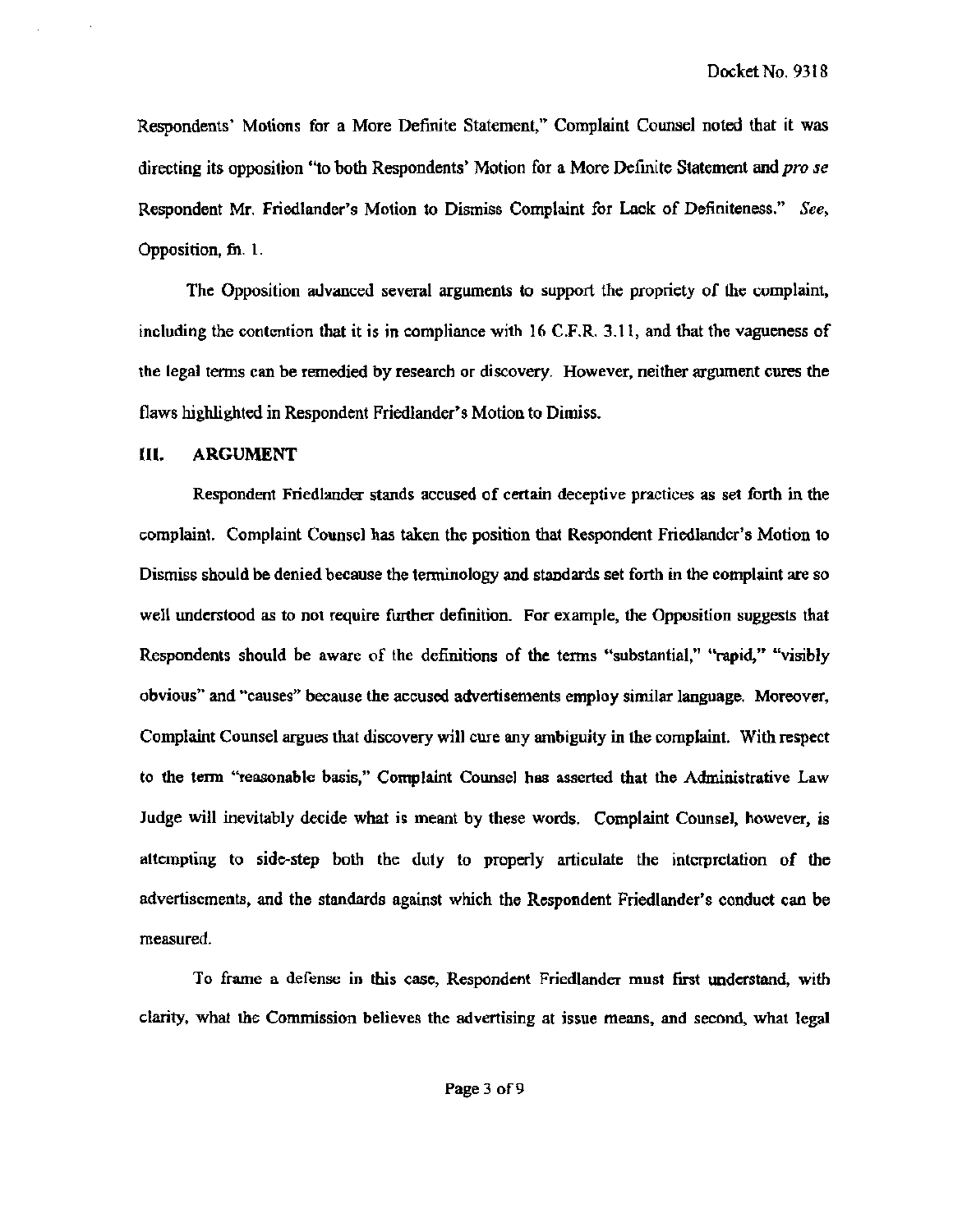benchmarks he stands accused of violating. Litigation is inherently a comparative analysis. The accusing party asserts a violation of a known standard and the defending party is left to explain why the articulated standard was not breached or violated. Here, that comparative analysis begins with the Commissions interpretation of the advertising and ends with a determination as to whether such advertising was lawful. As the accusing party in this case, Complaint Counsel must therefore articulate with clarity Respondent Friedlander's behavior, as well as those standards that it claims Respondent Friedlander has violated. In the absence of such particularity. Complaint Counsel will have the freedom to shift its theories upon a whim and Respondent Friedlander will be frustrated in his ability to prepare and present a defense.

### The Meaning Of The Terms "Rapid." "Substantial." "Visibly  $\mathbf{1}$ . Obvious" And "Causes" Are Amerphous Terms Subject To Multiple **Meanings And Must Be Better Defined**

The complaint against Respondent Friedlander alleges that the accused advertising expressly or impliedly conveys that the products in question will "Cause" fat loss that will be "Rapid." "Substantial" and/or "Visibly Obvious." Based on the fact that (i) these terms do not appear in the accused advertising; (ii) no definitions of these terms are provided; and (iii) an understanding of these terms is absolutely necessary to evaluate the appropriate level of support needed for the advertising, Respondent Friedlander moved to dismiss the complaint.

In response, Complaint Counsel essentially argues that the accused advertisements either use the same<sup>1</sup> or similar terms, and as such, their meanings should be understood. See, Opposition, page 8. For example, Complaint Counsel contends that "Substantial" and "Rapid" are clear because the term "significant" appears in the accused advertising as well as a collection of words that imply that fat loss will be quick and/or fast, respectively. See, Opposition, page 9-

It is respectfully pointed out that none of the accused advertisements used these exact terms.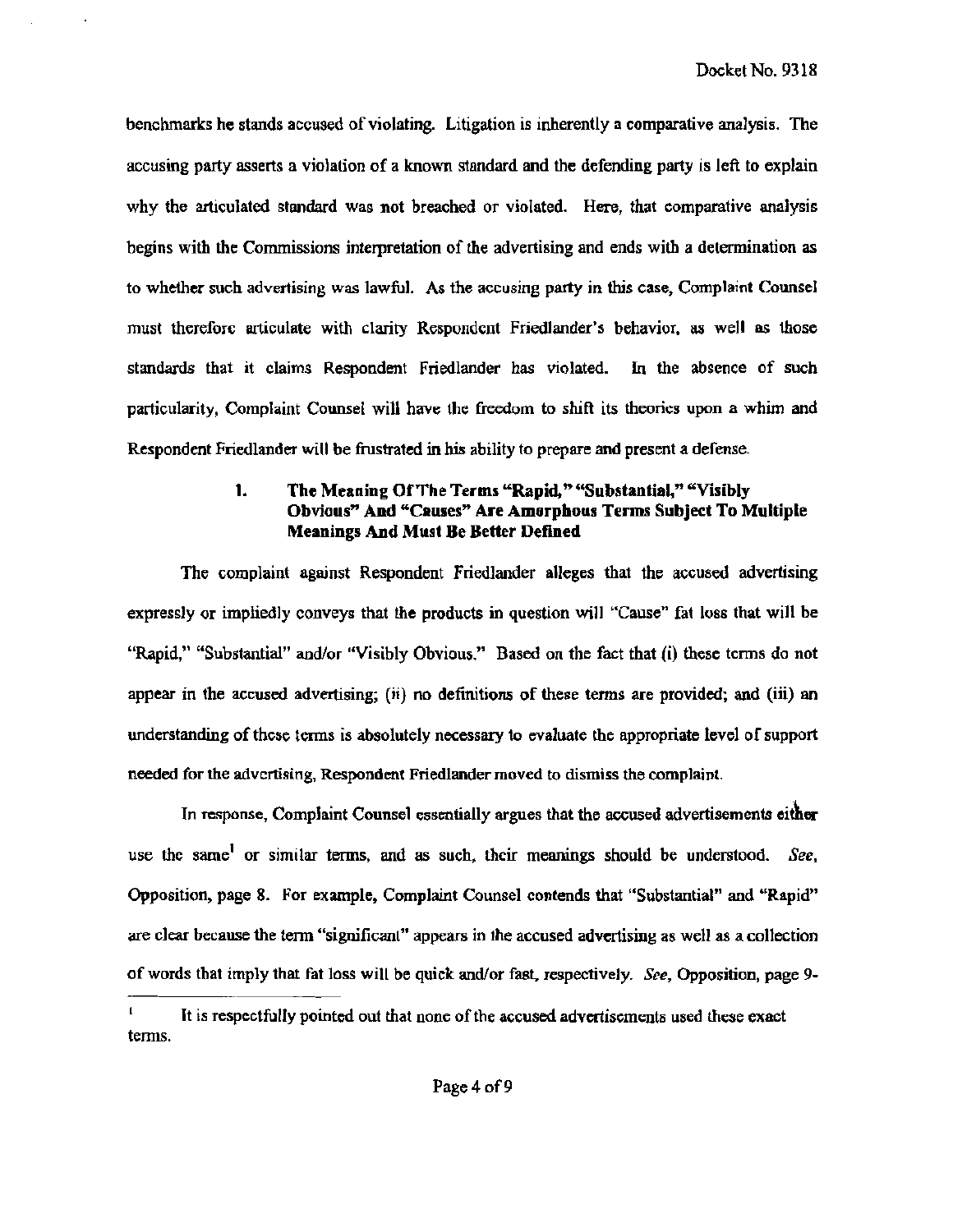10. Using similar reasoning, Complaint Counsel asserts that the terms "Visibly Obvious" and "Causes $^{2n}$  are "derived" from Respondents' advertisements.

In other words, Complaint Counsel is suggesting that Respondent Friedlander already knows precisely what "Rapid," "Substantial," "Causes," and "Visibly Obvious" mean based on the usage of similar terms in the accused advertisements. It would therefore logically follow that Respondent Friedlander's answer to the charges against him may be predicated on what he believes these words mean. Respondent Friedlander respectfully requests clarification as to whether this is what Complaint Counsel intended.

If, on the other hand, the Commission is, in fact, responsible for determining these meanings, Respondent Friedlander must be advised of such meanings. Otherwise, Respondent Friedlander is left to guess and/or accurately predict what those definitions will be. Even if Respondent Friedlander were inclined to guess or predict such meanings, the terms in question are subjective, relative terms providing no adequate benchmark, no guidance as to what is objectionable, and no adequate notification of the acts of which Respondent Friedlander stands accused.

Complaint Counsel contention that further definition is unnecessary is misplaced. At present, Respondent Friedlander is not aware of whether "Substantial" fat loss concerns the loss of 5, 50, 100 pounds or more; whether "Rapid" fat loss concerns loss over the course of one day, one week, one month, or more; or whether "Visibly Obvious" fat loss means visible to the subject or other parties. Thus, Complaint Counsel's contention that further definition is

With respect to the term "Causes," Complaint Counsel mistakenly assumes the objection is predicated on a legal causation argument. See, Opposition, page 10, citing, Palsgraf v. Long Island Railroad Co., 248 N.Y. 339 (1928). To the contrary, the objection is predicated on the fact that the term is susceptible to multiple meanings. In the context of efficacy claims, for example, it is possible that a "Cause" may be contributory or exclusive cause.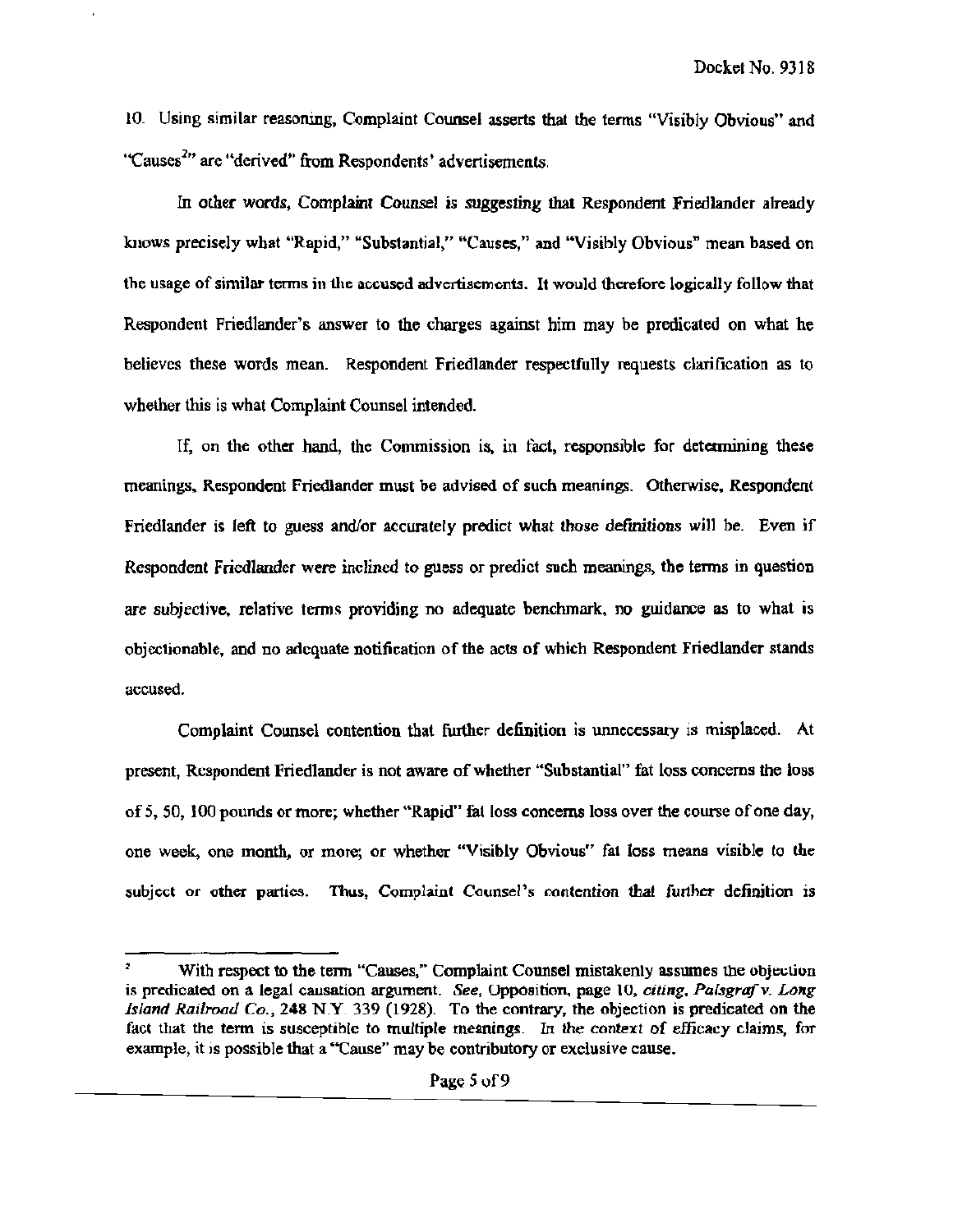unnecessary is tantamount to contending that Respondent Friedlander's answer would be the same regardless of whether "Substantial" and "Rapid" meant 5 pounds pcr week, or 50 pounds per week, or otherwise.

Complaint Counsel further argues that additional information concerning the definitions of these terms may be ascertained through discovery. Respondent Friedlander respectfully notes that, assuming the Commission has interpreted the implied meanings of advertisements, it is not possible to depose the Commission under the applicable rules. 16 C.F.R. \$3.33(c).

Accordingly, Complaint Counsel must provide adequate definitions for the terms "Substantial," "Rapid," "Causes" and "Visibly Obvious" and clarify whether such definitions are binding upon the Commission. Otherwise, the complaint should be dismissed as being fatally defective.

#### $2.$ The Term "Reasonable Basis" Is Not Adequately Defined

Even assuming, *arguendo*, that the foregoing terms were adequately defined, the complaint alleges that the Respondent Friedlander lacked a "reasonable basis" for the representations. The Opposition states that the meaning of "reasonable basis" "... has been established over time through jurisprudence and other materials." See, Opposition, page 7. The Opposition, however, then cites various authority in support of the conclusion that the reasonable basis requirement is "determined on a case-by-case basis" such that "this Court will determine the meaning during the course of the proceedings." See, Opposition, page 7.

The flaw in Complaint Counsel's logic is self-evident. If, as their Opposition contends, the meaning of the phrase 'reasonable basis'' is "well-established"—it cannot simultaneously be the case that "this Court will determine the meaning during the course of the proceedings." See, Opposition, page 8. To the contrary, such logic establishes that the phrase is not well-defined.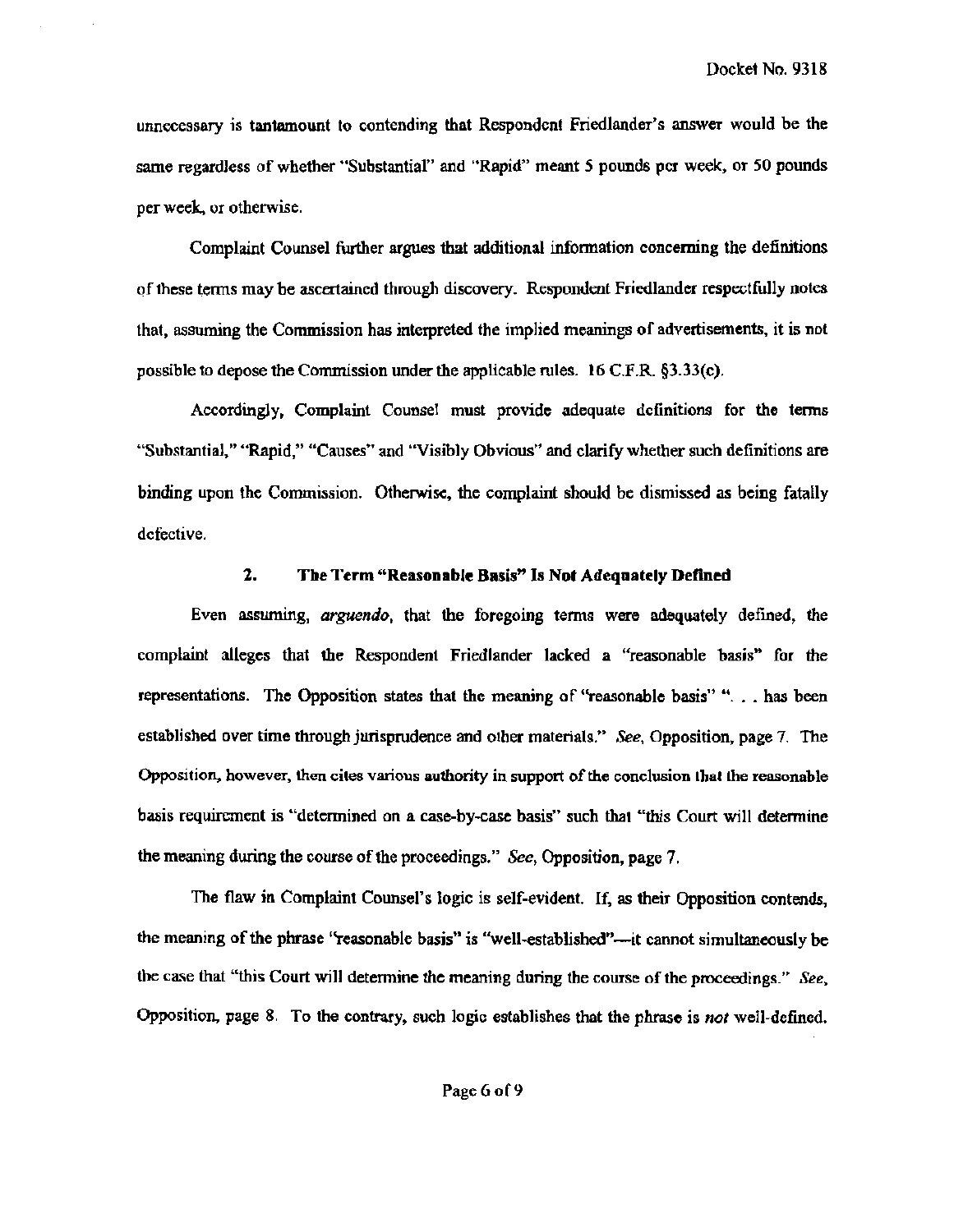Moreover, if the Administrative Law Judge is left to determine the standard's meaning, Complaint Counel has essentially shifed to the Cour the buren of infonning Respondents of what standard they allegedly failed to meet.

In its Opposition, Complaint Counsel repeatedly contends that it has met the minimum pleadings standards required under FTC law. Yet, if the pleading standards mean anything, they must require a complaint to set forth not just Respondents' behavior, but how that behavior "violates the law." Otherwise, Respondent Friedlander has been given the impossible task of predicting, in his answer and going forward, at what point their behavior allegedly became unlawful. Until Complaint Counsel defines the particulars of what substantiation was needed to consttute a "reasonable basis" for the challenged advertsements in this case. Respondent Friedlander is unable to evaluate, defend and prepare their case.

Indeed, Complaint Counsel's own authority establishes that the Commission bears the burden of alleging and proving in each case the amount of substantiation required to constitute a "reasonable basis." For example, the Opposition cites *Pfizer Inc.*, 81 F.T.C. 23 (1972) in this regard. See, Opposition, page 8. With respect to simple claims of efficacy, "*Pfizer* holds that the Commission itself may identify the appropriate level of substantiation for ads that do not expressly or impliedly claim a particular level of substantiation." Thompson Medical Co. v. FTC, 791 F.2d 189, 194 (D.C.Cir.1986), cert. denied, 479 U.S. 1086, 107 S.Ct. 1289, 94 L.Ed.2d 146 (1987) (emphasis added). With respect to claims that are more specific, the advertiser must possess the level of proof claimed in the ad, however, "[i]f the claim is more general, but nevertheless constitutes an establishment claim, the FTC will specify the nature and extent of substantiation that will support the claim." *Thompson Medical Co.*, 791 F.2d at 194 (emphasis added).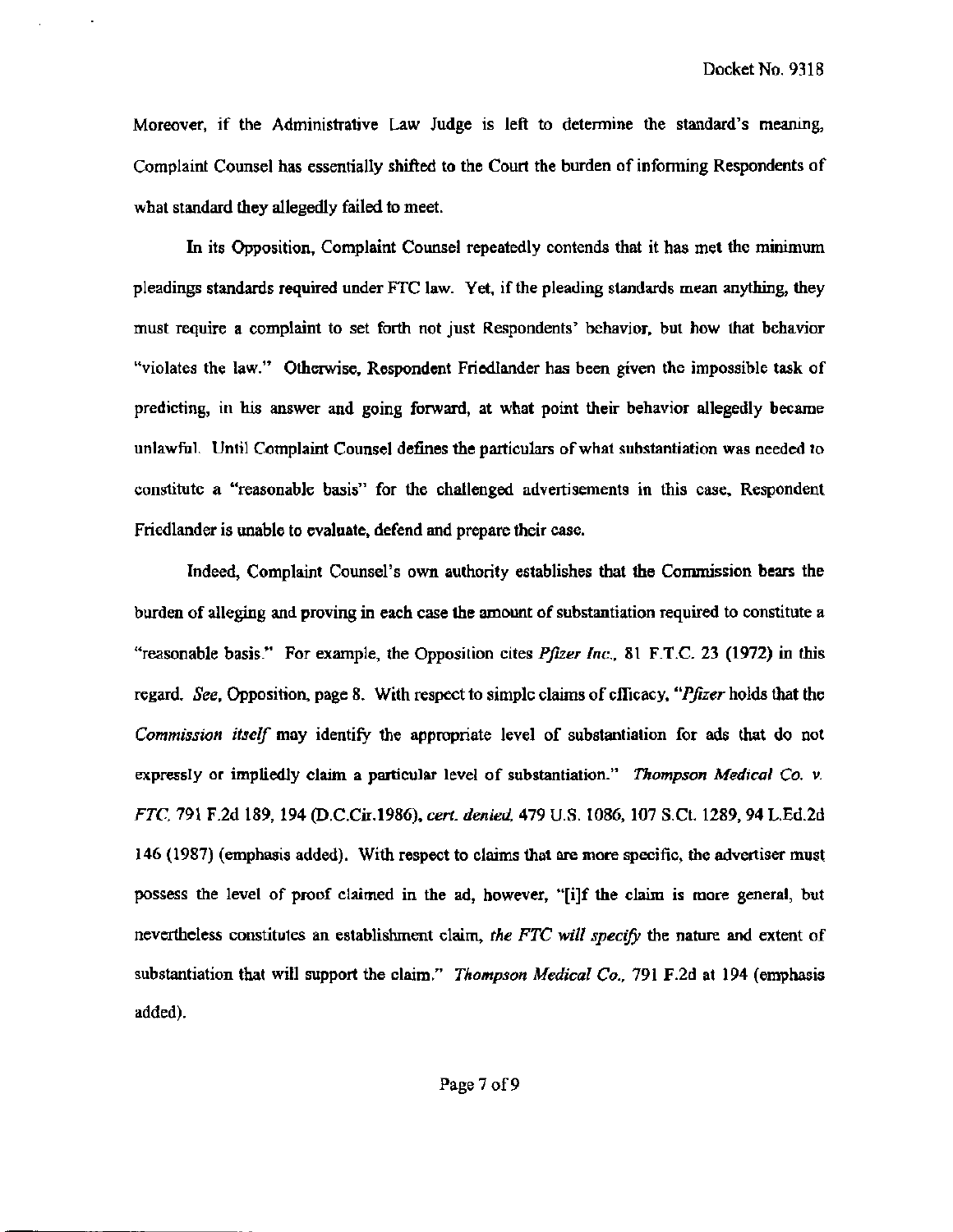Thus, in this case, if Complaint Counsel believes that a "reasonable basis" required particular types and amounts of information, they should be required to allege the same in its complaint. With these particulars, Respondent Friedlander can commence his defense with a clear understanding of the alleged shortcomings of the advertisement substantiation. In the absence of such particulars, Complaint Counsel will remain free to argue, in the face of whatever proofs are offered, that a "reasonable basis" in this case requires something more than what has been offered. Respondent Friedlander should not be left to defend against a moving target and the complaint should therefore state, up front, the benchmark against which Complaint Counsel will ask this Court to measure the adequacy of Respondent Friedlander's advertising substantiation.

## IV. CONCLUSION

Based on the foregoing, Respondent Friedlander respectfully requests the Administrative Law Judge dismiss the complaint based on Complaint Counsel's failure to adequately define the operative allegations therein. Alternatively, Respondent Friedlander respectfully requests that the Administrative Law Judge require Complaint Counsel to amend its complaint in order to better define the operative allegations therein, specifically, the terms "Rapid," "Substantial,' "Visibly Obvious," "Causes" and "Reasonable Basis."

#### V. MOTION FOR LEAVE TO FILK REPLY TO OPPOSITION

Respondent Friedlander believes that Complaint Counsel's Opposition raises new issues from those present in his Motion to Dismiss. The instant Reply addresses these issues. Accordingly, Respondent Friedlander respectfully requests permission for leave to file same, or to join the additional Respondents' Motion in this regard, and that the Administrative Law Judge consider the foregoing prior to ruling.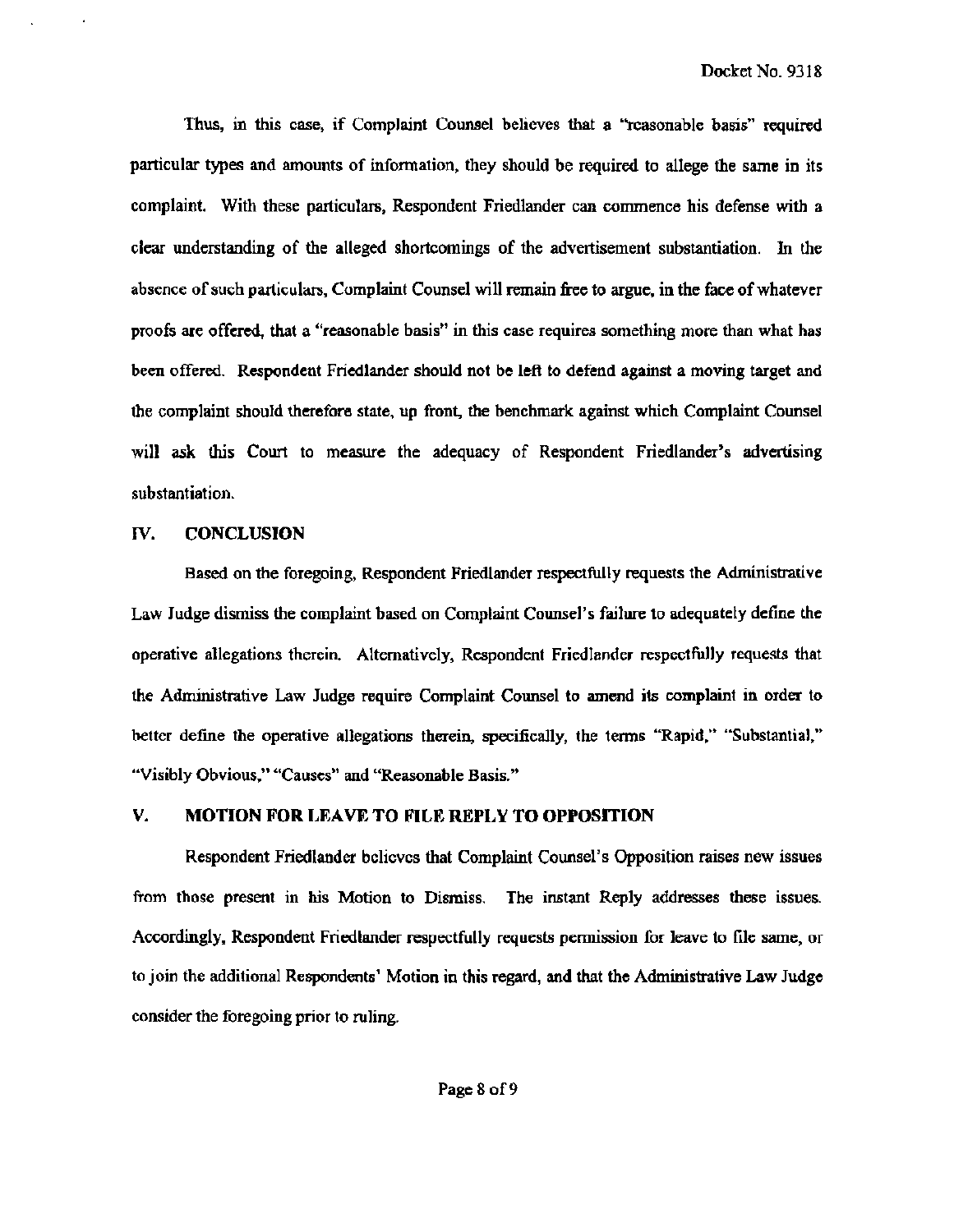# CERTIFICATE OF SERVICE

I HEREBY CERTIFY that a true and correct copy of the foregoing was provided to the

following parties this 13th day of July, 2004 as follows:

(1) The original and one (2) copies by hand delivery to Donald S. Clark, Secretary, Federal Trade Commission, Room H-159, 600 Pennsylvania Avenue, N.W., Washington, D.C., 20580;

(2) One (1) electronic copy via e-mail attachment in Adobe<sup> $\Phi$ </sup> ".pdf" format to the Secretary of the FTC at Secretary  $@$  ftc. gov;

(3) Two (2) copies by hand delivery to Administrative Law Judge D. Michael Chappell, Federal Trade Commission, Room H-106, 600 Pennsylvania Avenue N.W., Washington, D.C. 20580;

(4) One (1) copy via e-mail attachment in Adobe<sup> $\Phi$ </sup> ".pdf" format to Commission Complaint Counsel, Laureen Kapin, Joshua S. Millard, Robin Richardson, and Laura Schneider, all care of  $\frac{\text{lkapin@ftc.gov}}{\text{Witbore}}}$ , with one (1) paper courtesy copy via U.S. Postal Service to Laureen Kapin. Bureau of Consumer Protection. Federal Trade Commission, Suite NJ-2122, 600 Pennsylvania Avenue, N.W., Washington, D.C., 20580;

 $(5)$  One  $(1)$  copy via U. S. Postal Service to Elaine Kolish, Associate Director in the Bureau of Consumer Protection, Federal Trade Commission, 600 Pennsylvania Avenue, N.W., Washington, D.C. 20580

 $(6)$  One  $(1)$  copy each via United States Postal Service, separately, to Basic Research, LLC, A.G. Waterhouse, LLC, Klein-Becker, LLC, Nutrasport, LLC, Sovage Dermalogic Laboratories, LLC, BAN, LLC, Dennis Gay, and Daniel B. Mowrey, Ph.D., each c/o the Compliance Department, Basic Research, LLC, 5742 West Harold Gatty Drive, Salt Lake City, Utah 84116.

# CERTIFICATION FOR ELECTRONIC FILING

I FURTHER CERTIFY that the electronic version of the foregoing is a tre and caneel copy of the original document being filed this same day of July, 13, 2004 via hand delivery with the Office of the Secretary, Room H-159, Federal Trade Commission, 600 Pennsylvania Avenue, N.W., Washington, D.C. 20580.